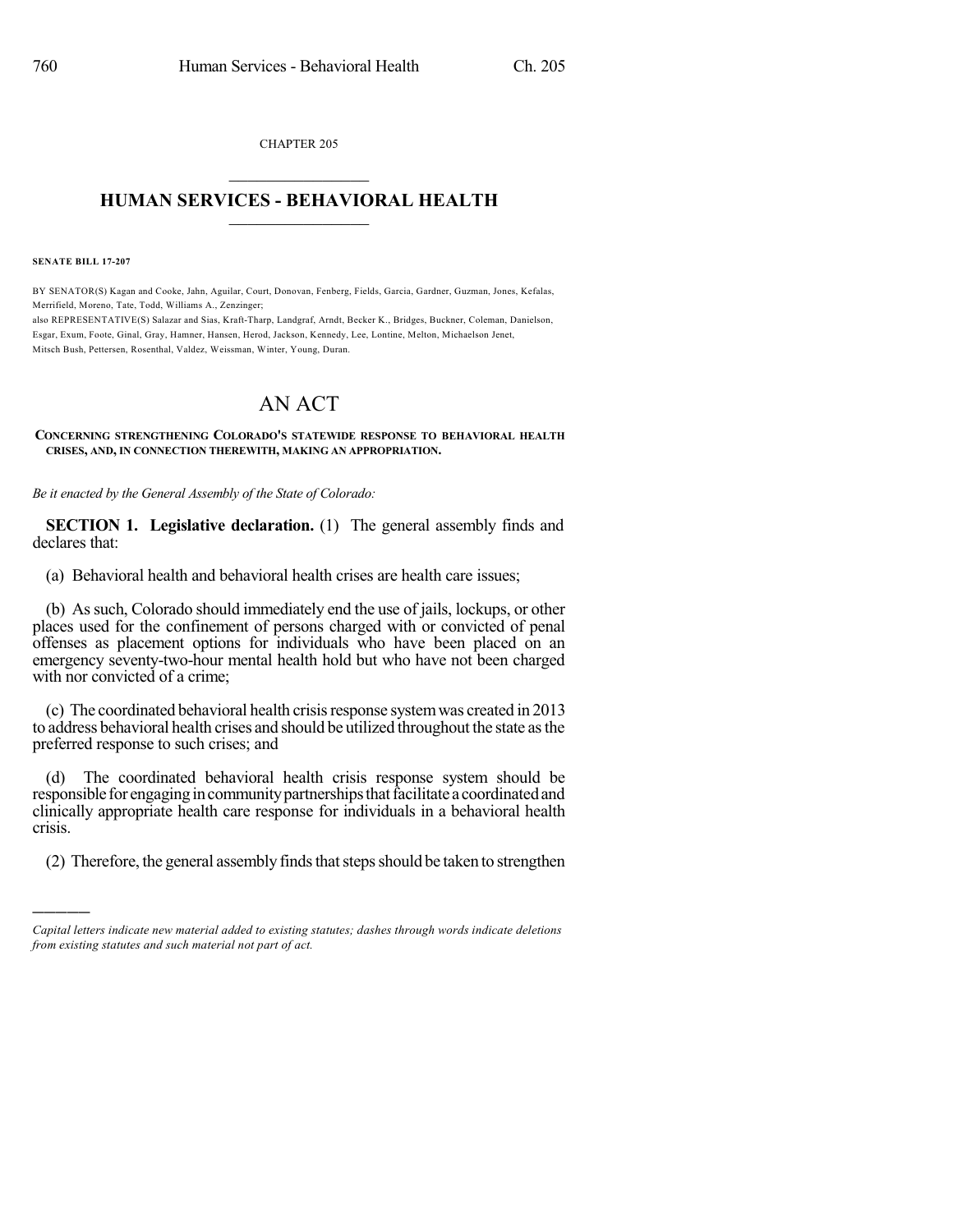the ability of the coordinated behavioral health crisisresponse systemto respond to behavioral health crises in all Colorado communities. These steps include ending the use of jails, lockups, or other places used for confinement of persons charged with or convicted of penal offenses as placement options for individuals who have been placed on emergency seventy-two-hour mental health holds; ensuring the adequacy of community-based options for persons on an emergency seventy-two-hour mental health hold, in a clinically appropriate setting that meets the person's needs; and dedicating resourcesto incentivize collaboration and formal partnerships between appropriate local health care providers.

**SECTION 2.** In Colorado Revised Statutes, 27-60-101, **amend** (1)(b); **repeal**  $(2)$ ; and **add**  $(1)(c)$  as follows:

**27-60-101. Behavioral health crisis response system-legislative declaration.** (1) (b) The general assembly therefore finds that A COORDINATED BEHAVIORAL HEALTH CRISIS RESPONSE SYSTEM:

(I)  $\overline{A}$  coordinated crisis response system provides SERVES AS A COMPREHENSIVE AND PREFERRED RESPONSE TO BEHAVIORAL HEALTH EMERGENCIES THROUGHOUT COLORADO BY PROVIDING for early intervention and effective treatment of persons in mental health or substance abuse INDIVIDUALS WHO ARE EXPERIENCING A BEHAVIORAL HEALTH crisis;

(I.5) AS THE APPROPRIATE AND PREFERRED RESPONSE TO BEHAVIORAL HEALTH CRISES, ELIMINATES THE USE OF THE CRIMINAL JUSTICE SYSTEM TO HOLD INDIVIDUALS WHO ARE EXPERIENCING A MENTAL HEALTH CRISIS AND ENHANCES THE ABILITY OF MENTAL HEALTH PROVIDERS AND HOSPITALS TO SERVE INDIVIDUALS WHO ARE EXPERIENCING A MENTAL HEALTH CRISIS;

(II) A coordinated crisis response system should involve PROVIDES AN APPROPRIATE FIRST LINE OF RESPONSE TO INDIVIDUALS IN NEED OF AN EMERGENCY SEVENTY-TWO-HOUR MENTAL HEALTH HOLD AND UTILIZES first responders and include information technology systems to integrate available crisis responses;

(III)  $\triangle$  coordinated crisis response system Should be available in all COLORADO communities; statewide; and

(IV) A coordinated crisis response system may include INCLUDES community-based crisis centers where **persons in** INDIVIDUALS WHO ARE EXPERIENCING A mental health or substance abuse crisis may be stabilized and receive short-term treatment, AS CLINICALLY APPROPRIATE;

(V) DECRIMINALIZES MENTAL HEALTH DISORDERS BY LEADING THE DEVELOPMENT OF A PARTNERSHIP-SUPPORTED NETWORK OF CRISIS SERVICES; AND

(VI) ESTABLISHES A STATEWIDE FRAMEWORK THAT CREATES,STRENGTHENS,AND ENHANCES COMMUNITY PARTNERSHIPS THAT WILL FACILITATE THE PREFERRED RESPONSE TO BEHAVIORAL HEALTH CRISES, INCLUDING ENSURING THAT PEACE OFFICERS AND OTHER FIRST RESPONDERS ARE EQUIPPED WITH A VARIETY OFOPTIONS WHEN THEY ENCOUNTER A BEHAVIORAL HEALTH CRISIS.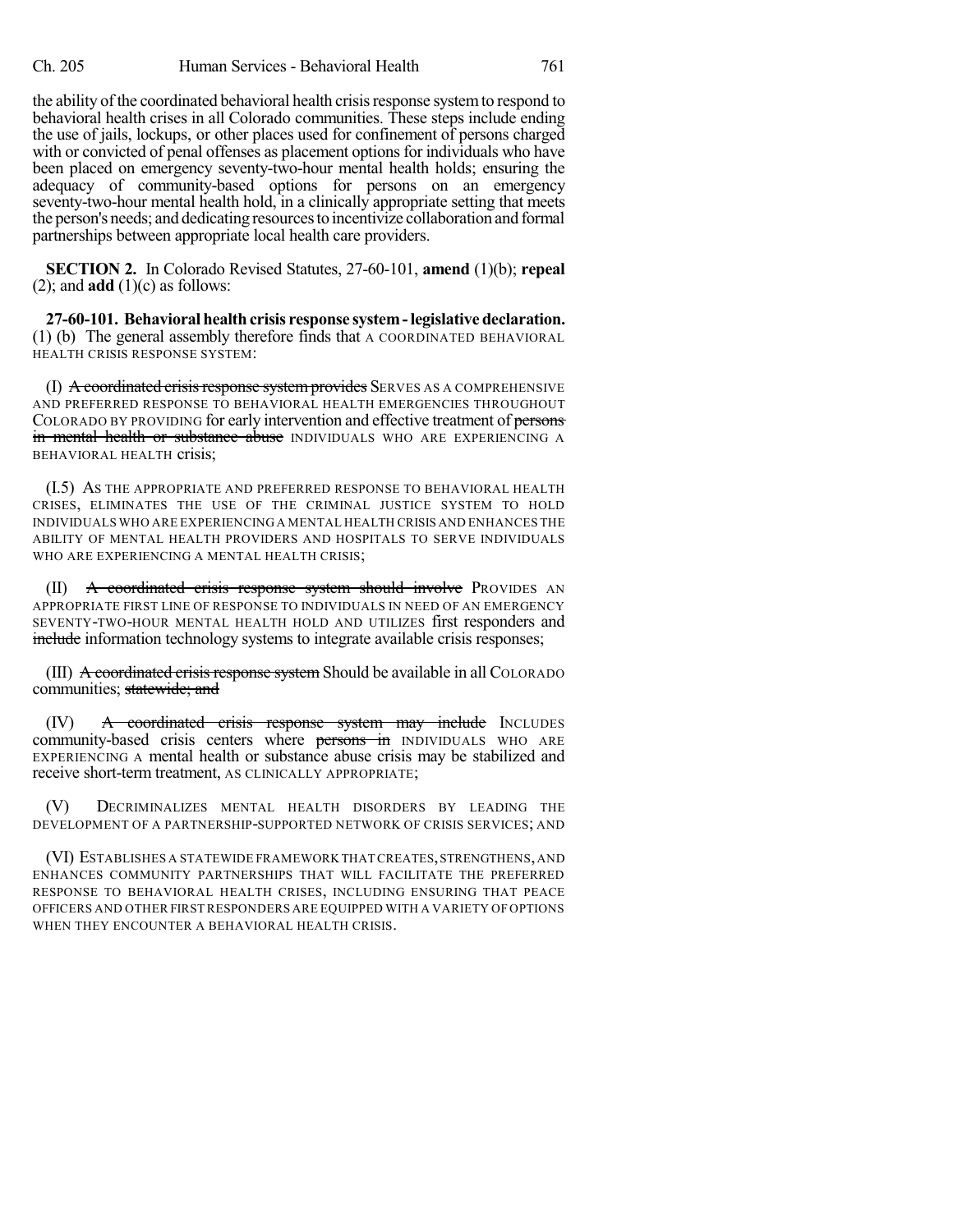(c) THEREFORE, THE GENERAL ASSEMBLY DECLARES THAT IT IS A MATTER OF STATEWIDE CONCERN TO INCENTIVIZE AND COORDINATE EXISTING BEHAVIORAL HEALTH CRISIS INTERVENTION SERVICES AND TO COMMIT RESOURCES TO EXPAND THE CRISIS RESPONSE SYSTEM.

 $(2)$  (a) The department of human services shall review the current behavioral health crisis response in Colorado and shall formulate a plan to address the lack of coordinated crisis response in the state. The plan shall include an analysis of the best use of existing resources, including but not limited to managed service organizations, behavioral health organizations, mental health centers, crisis intervention trained officers, metro crisis services, hospitals, and other entities impacting behavioral health crisis response. The department of human services shall complete the review, formulate the plan, and prepare the report required in  $\frac{1}{\frac{1}{\sqrt{2}}}\$  paragraph (b) of this subsection (2) within existing appropriations and shall design the plan to be implemented within existing appropriations.

(b) On or before January 30, 2013, the department of human services shall present to a joint meeting of the health and human services committees of the house of representatives and the senate, or any successor committees, a report concerning coordinated behavioral health crisis response in Colorado. The report, at a minimum, shall include the plan prepared pursuant to paragraph  $\overline{a}$  of this subsection  $(2)$ .

**SECTION 3.** In Colorado Revised Statutes, **add** 27-60-102.5 as follows:

**27-60-102.5. Definitions.** AS USED IN THIS ARTICLE 60, UNLESS THE CONTEXT OTHERWISE REQUIRES:

(1) "BEHAVIORAL HEALTH" IS INCLUSIVE OF BOTH MENTAL HEALTH AND SUBSTANCE USE DISORDERS.

(2) "CRISIS INTERVENTION SERVICES"MEANS THE ARRAY OF BEHAVIORAL HEALTH CRISIS SERVICES THAT ARE FUNDED BY PUBLIC OR PRIVATE SOURCES AND EXIST TO SERVE INDIVIDUALS WHO ARE EXPERIENCING A BEHAVIORAL HEALTH CRISIS.

"CRISIS RESPONSE SYSTEM" MEANS THE BEHAVIORAL HEALTH CRISIS RESPONSE SYSTEM DEVELOPED AND IMPLEMENTED PURSUANT TO THIS ARTICLE 60.

(4) "CRISIS RESPONSE SYSTEM CONTRACTOR" MEANS AN ENTITY THAT HAS BEEN AWARDED A CONTRACT TO PROVIDE ONE OR MORE CRISIS INTERVENTION SERVICES PURSUANT TO SECTION 27-60-103.

(5) "STATE BOARD"MEANS THE STATE BOARD OFHUMAN SERVICES CREATED AND AUTHORIZED PURSUANT TO SECTION 26-1-107.

(6) "STATE DEPARTMENT" MEANS THE STATE DEPARTMENT OF HUMAN SERVICES CREATED PURSUANT TO SECTION 26-1-105.

**SECTION 4.** In Colorado Revised Statutes, 27-60-103, **amend** (1)(a) introductory portion,  $(1)(b)$  introductory portion,  $(4)(a)$ ,  $(5)$ , and  $(6)$ ; and **repeal** $(7)$ as follows: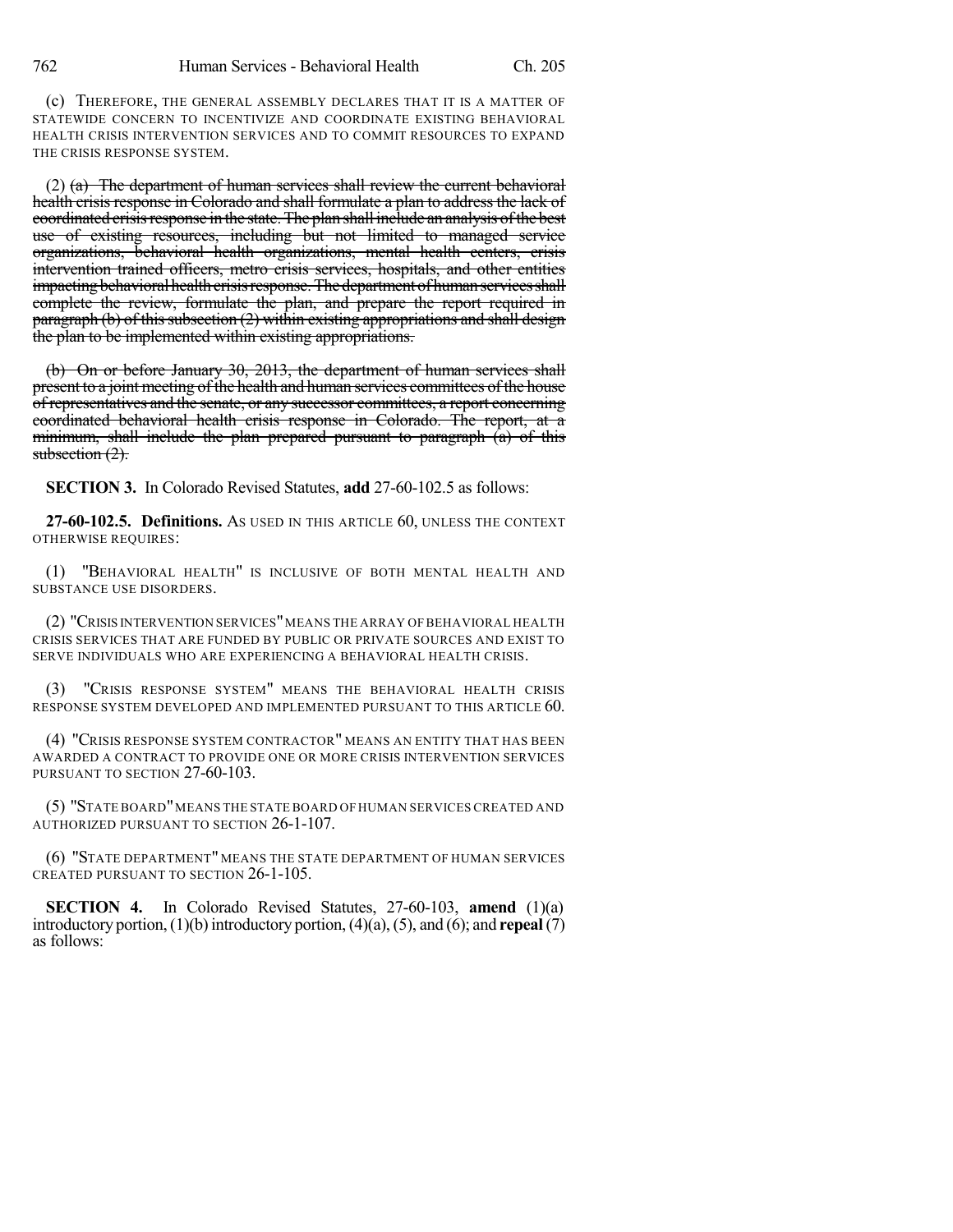**27-60-103. Behavioral health crisis response system - services - request for proposals - criteria - reporting - rules.** (1) (a) On or before September 1, 2013, the state department shall issue a statewide request for proposals to entities with the capacity to create a coordinated and seamless behavioral health crisis response system to provide crisis intervention services as defined in subsection  $(7)$  of this section, for communities throughout the state. The state department shall collaborate with the behavioral health transformation council, created in section 27-61-102, to ensure that services resulting from the request for proposals are aligned throughout the system, integrated, and comprehensive. Separate proposals may be solicited and accepted for each of the five components listed in paragraph (b) of this subsection  $(1)$  SUBSECTION  $(1)(b)$  OF THIS SECTION. The **behavioral health** crisis RESPONSE system created through this request for proposals process must be based on the following principles:

(b) The components of the **behavioral health** crisis response system created through this request for proposal process must reflect a continuum of care from crisis response through stabilization and safe return to the community, with adequate support for transitions to each stage. Specific components include:

(4) (a) The STATE department shall issue the initial request for proposals on or before September 1, 2013, subject to available appropriations. Pursuant to the state procurement code, articles 101 and 102 of title  $24$ ,  $\overline{C.R.S.}$ , the STATE department shall make awards on or before January 1, 2014. If additional moneys are MONEY IS appropriated, the STATE department may issue additional requests for proposals consistent with this section and the state procurement code, articles 101 and 102 of title 24. <del>C.R.S.</del>

(5) If necessary, the state board may promulgate rules to implement the provisions of this section ARTICLE 60 or the services to be supplied pursuant to this section ARTICLE 60.

(6) (a) Beginning in January 2014, and every January thereafter, the state department shall report progress on the implementation of a comprehensive **statewide behavioral health** THE crisis response system, AS WELL AS INFORMATION ABOUT AND UPDATES TO THE SYSTEM, as part of its "State Measurement for Accountable, Responsive, and Transparent (SMART) Government Act" hearing required by section 2-7-203.  $C.R.S.$ 

(b) ON OR BEFORE NOVEMBER 1, 2017, THE OFFICE OF BEHAVIORAL HEALTH WITHIN THE STATE DEPARTMENT SHALL PREPARE A REPORT AND SUBMIT SUCH REPORT TO THE JOINT JUDICIARY COMMITTEE; THE JOINT HEALTH AND HUMAN SERVICES COMMITTEE; THE JOINT BUDGET COMMITTEE; THE GOVERNOR; THE BEHAVIORAL HEALTH TRANSFORMATION COUNCIL, ESTABLISHED IN SECTION 27-61-102; AND THE COMMISSION ON CRIMINAL AND JUVENILE JUSTICE, ESTABLISHED IN SECTION 16-11.3-102. AT A MINIMUM, THE REPORT MUST INCLUDE DETAILS CONCERNING THE CURRENT STATUS OFFUNDINGAND THE IMPLEMENTATION OF THE EXPANSION OF BEHAVIORAL HEALTH CRISIS SERVICES.

(c) ON OR BEFORE MAY 1, 2018, BUT AFTER JANUARY 31, 2018, THE OFFICE OF BEHAVIORAL HEALTH WITHIN THE STATE DEPARTMENT SHALL PRESENT A REPORT TO THE JOINT JUDICIARY COMMITTEE AND THE JOINT COMMITTEE ON HEALTH AND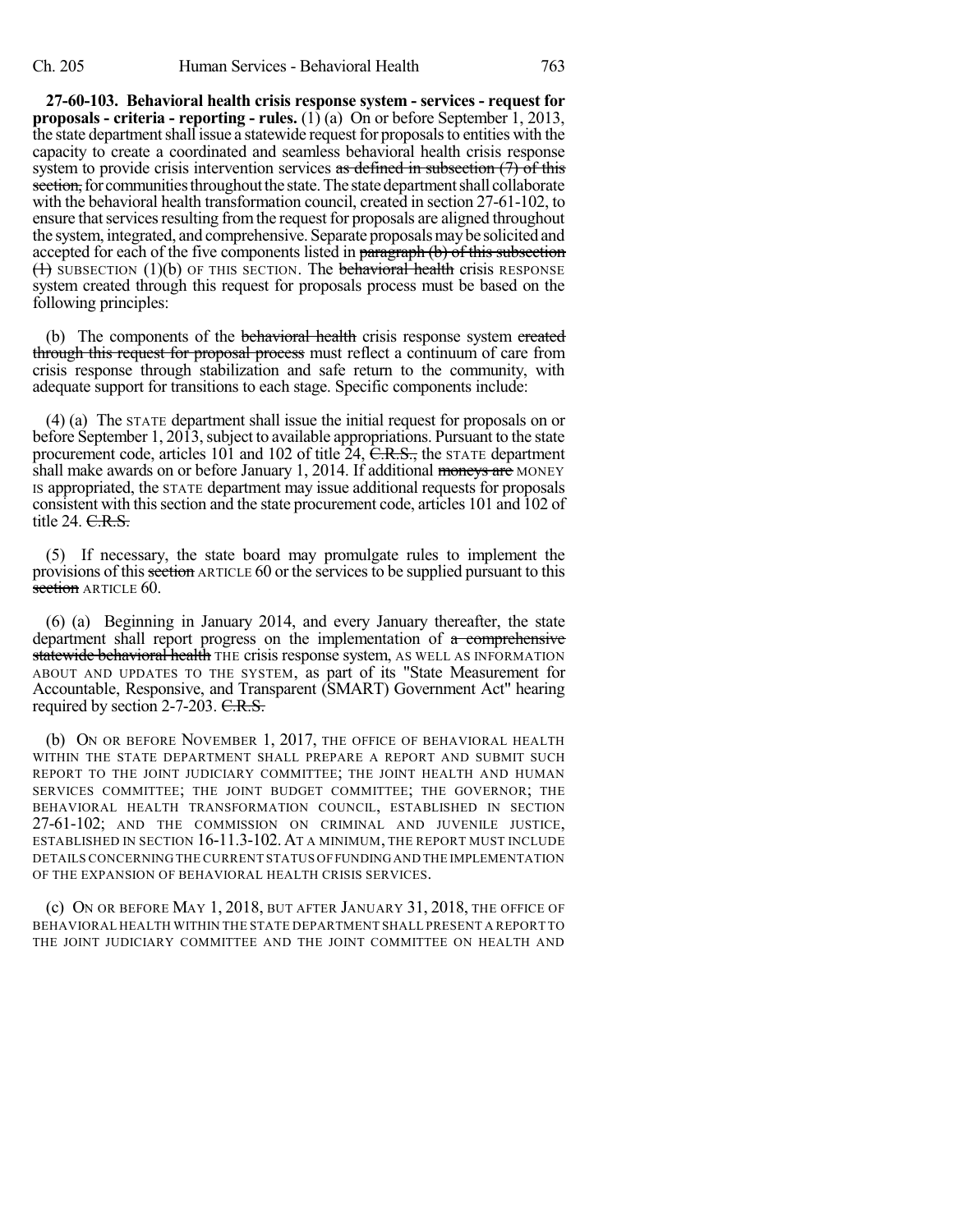HUMAN SERVICES CONCERNING THE CURRENT STATUS OF FUNDING AND THE IMPLEMENTATION OF THE EXPANSION OF BEHAVIORAL HEALTH CRISIS SERVICES.

(7) As used in this section, unless the context otherwise requires:

(a) "Crisis intervention services" means an array of integrated services that are available twenty-four hours a day, seven days a week, to respond to and assist individuals who are in a behavioral health emergency.

(b) "State board"meansthe state board of human services created and authorized pursuant to section 26-1-107, C.R.S.

(c) "State department" means the state department of human services created pursuant to section 26-1-105, C.R.S.

**SECTION 5.** In Colorado Revised Statutes, **add** 27-60-104 as follows:

**27-60-104. Behavioral health crisis response system - crisisservice facilities - walk-in centers - mobile response units.** (1) ON OR BEFORE JANUARY 1, 2018, ALL CRISIS WALK-IN CENTERS,ACUTE TREATMENT UNITS,AND CRISIS STABILIZATION UNITS WITHIN THE CRISIS RESPONSE SYSTEM, REGARDLESS OF FACILITY LICENSURE, MUST BE ABLE TO ADEQUATELY CARE FOR AN INDIVIDUAL BROUGHT TO THE FACILITY THROUGH THE EMERGENCY MENTAL HEALTH PROCEDURE DESCRIBED IN SECTION 27-65-105 OR A VOLUNTARY APPLICATION FOR MENTAL HEALTH SERVICES PURSUANT TO SECTION 27-65-103. THE ARRANGEMENTS FOR CARE MUST BE COMPLETED THROUGH THE CRISIS RESPONSE SYSTEM OR PREARRANGED PARTNERSHIPS WITH OTHER CRISIS INTERVENTION SERVICES.

(2) ON OR BEFORE JANUARY 1, 2018, THE STATE DEPARTMENT SHALL ENSURE THAT MOBILE RESPONSE UNITS ARE AVAILABLE TO RESPOND TO A BEHAVIORAL HEALTH CRISIS ANYWHERE IN THE STATE WITHIN NO MORE THAN TWO HOURS,EITHER FACE-TO-FACE OR USING TELEHEALTH OPERATIONS, FOR MOBILE CRISIS EVALUATIONS.

(3) (a) ON OR BEFORE JANUARY 1, 2018, ALL WALK-IN CENTERS THROUGHOUT THE STATE'S CRISIS RESPONSE SYSTEM MUST BE APPROPRIATELY DESIGNATED BY THE EXECUTIVE DIRECTOR FOR A SEVENTY-TWO-HOUR TREATMENT AND EVALUATION, ADEQUATELY PREPARED, AND PROPERLY STAFFED TO ACCEPT AN INDIVIDUAL THROUGH THE EMERGENCY MENTAL HEALTH PROCEDURE OUTLINED IN SECTION 27-65-105 OR A VOLUNTARY APPLICATION FOR MENTAL HEALTH SERVICES PURSUANT TO SECTION 27-65-103. PRIORITY FOR INDIVIDUALS RECEIVING EMERGENCY PLACEMENT PURSUANT TO SECTION 27-65-105 IS ON TREATING HIGH-ACUITY INDIVIDUALS IN THE LEAST RESTRICTIVE ENVIRONMENT WITHOUT THE USE OF LAW ENFORCEMENT.

(b) INCREASING THE ABILITY OF WALK-IN CENTERS TO ACCEPT INDIVIDUALS THROUGH THE EMERGENCY MENTAL HEALTH PROCEDURE OUTLINED IN SECTION 27-65-105 OR A VOLUNTARY APPLICATION FOR MENTAL HEALTH SERVICES PURSUANT TO SECTION 27-65-103 MAY INCLUDE, BUT IS NOT LIMITED TO, PURCHASING,INSTALLING, AND USING TELEHEALTH OPERATIONS FOR MOBILE CRISIS EVALUATIONS IN PARTNERSHIP WITH HOSPITALS, CLINICS, LAW ENFORCEMENT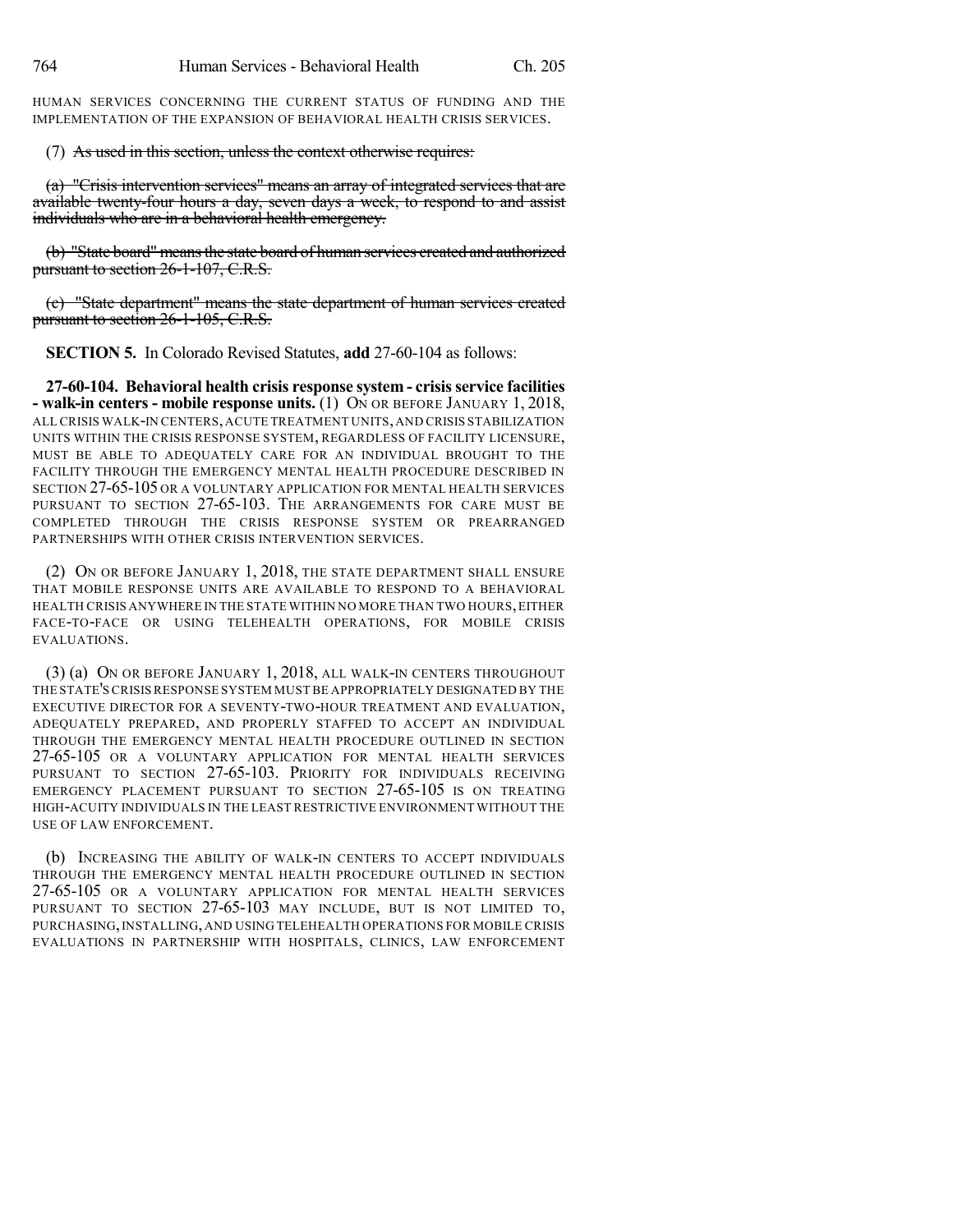AGENCIES, AND OTHER APPROPRIATE SERVICE PROVIDERS.

(4) RURAL CRISIS FACILITIES ARE ENCOURAGED TO WORK COLLABORATIVELY WITH OTHER FACILITIES IN THE REGION THAT PROVIDE CARE TWENTY-FOUR HOURS A DAY, SEVEN DAYS A WEEK, TO FORM LOCAL ARRANGEMENTS.

(5) THE STATE DEPARTMENT SHALL ENCOURAGE CRISIS RESPONSE SYSTEM CONTRACTORS IN EACH REGION TO DEVELOP PARTNERSHIPS WITH THE BROAD ARRAY OF CRISIS INTERVENTION SERVICES THROUGH MOBILE RESPONSE UNITS AND TELEHEALTH-CAPABLE WALK-IN CENTERS IN RURAL COMMUNITIES THAT OFFER CARE TWENTY-FOUR HOURS A DAY, SEVEN DAYS A WEEK.

(6) THE STATE DEPARTMENT SHALL ENSURE CRISIS RESPONSE SYSTEM CONTRACTORS ARE RESPONSIBLE FOR COMMUNITY ENGAGEMENT, COORDINATION, AND SYSTEM NAVIGATION FOR KEY PARTNERS, INCLUDING CRIMINAL JUSTICE AGENCIES, EMERGENCY DEPARTMENTS, HOSPITALS, PRIMARY CARE FACILITIES, WALK-IN CENTERS, AND OTHER CRISIS SERVICE FACILITIES. THE GOALS OF COMMUNITY COORDINATION ARE TO:

(a) FORMALIZE RELATIONSHIPS WITH PARTNERS IN THE CONTRACTUALLY DEFINED REGIONS;

(b) PURSUE COLLABORATIVE PROGRAMMINGFOR BEHAVIORAL HEALTH SERVICES, INCLUDING, WHEN POSSIBLE, EMBEDDING CRISIS CLINICIANS AND CONSULTANTS IN FIRST RESPONSE SYSTEMS;

(c) BUILD CLOSE RELATIONSHIPS BETWEEN FIRST RESPONDERS AND DISPATCH CENTERS AND THE CRISIS RESPONSE SYSTEM CONTRACTOR IN THE REGION; AND

(d) COORDINATE BEHAVIORAL HEALTH CRISES INTERVENTIONS IN THE COMMUNITY AS EARLY AS POSSIBLE TO PROMOTE DIVERSION FROM THE CRIMINAL JUSTICE SYSTEM AND CONTINUITY OF CARE.

(7) THE STATE DEPARTMENT SHALL EXPLORE SOLUTIONS FOR ADDRESSING SECURE TRANSPORTATION OF INDIVIDUALS PLACED ON A SEVENTY-TWO-HOUR TREATMENT AND EVALUATION HOLD PURSUANT TO ARTICLE 65 OF THIS TITLE 27.

(8) THE STATE DEPARTMENT SHALL ENSURE CONSISTENT TRAINING FOR PROFESSIONALS WHO HAVE REGULAR CONTACT WITH INDIVIDUALS EXPERIENCING A BEHAVIORAL HEALTH CRISIS.

(9) THE STATE DEPARTMENT SHALL CONDUCT AN ASSESSMENT OF NEED AND CAPACITY OFTHE STATEWIDE CRISISRESPONSE SYSTEM TO BETTER UNDERSTAND THE STATE'S NEEDS FOR CRISIS RESPONSE AND SERVICE GAPS ACROSS THE STATE.

**SECTION 6.** In Colorado Revised Statutes, 27-65-102, **amend** the introductory portion; and **add** (5.5) and (11.3) as follows:

**27-65-102. Definitions.** As used in this article ARTICLE 65, unless the context otherwise requires: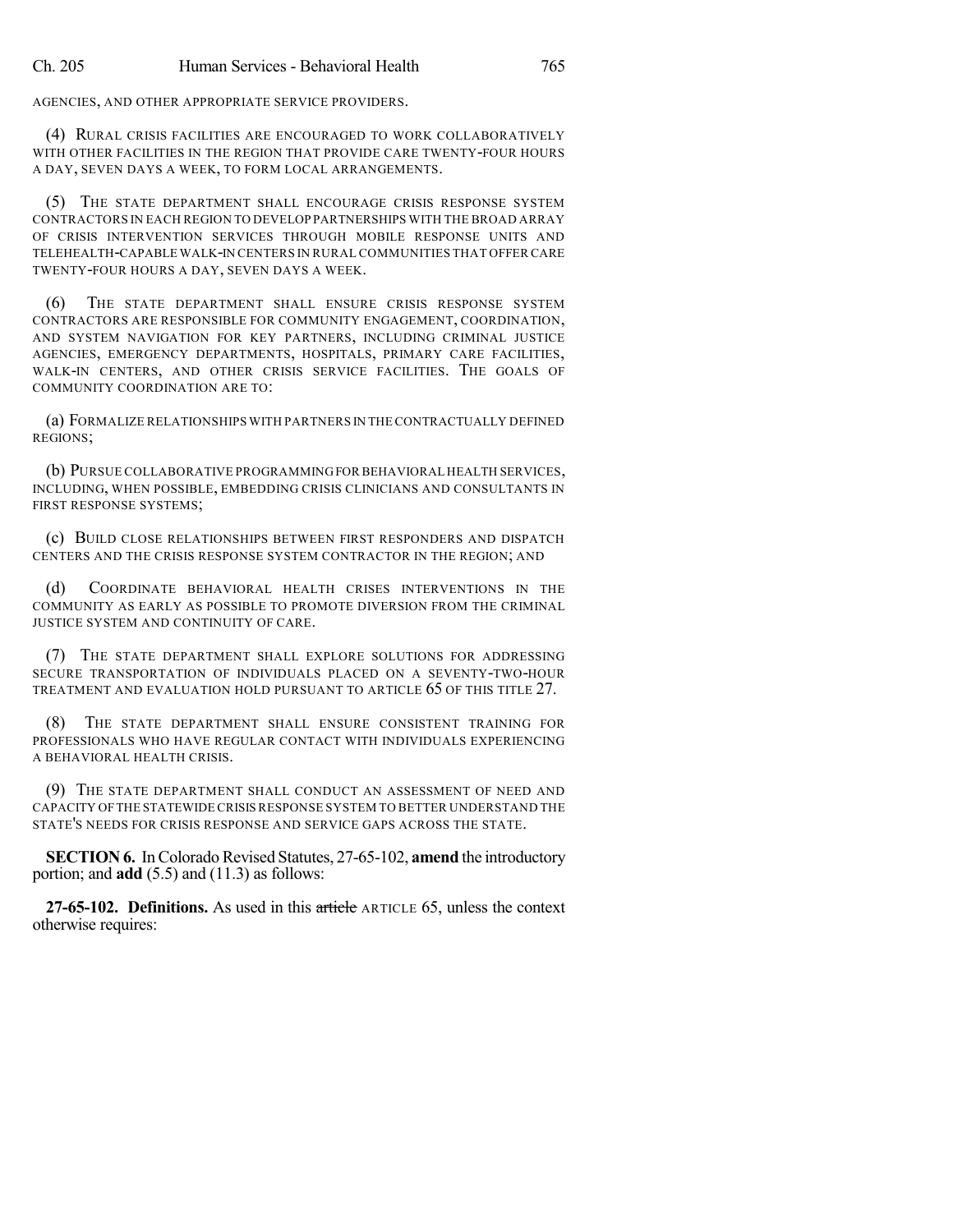(5.5) "EMERGENCY MEDICAL SERVICES FACILITY" MEANS A FACILITY LICENSED PURSUANT TO PART 1 OF ARTICLE 3 OF TITLE 25OR CERTIFIED PURSUANT TO SECTION 25-1.5-103, OR ANY OTHER LICENSED AND CERTIFIED FACILITY THAT PROVIDES EMERGENCY MEDICAL SERVICES. AN EMERGENCY MEDICAL SERVICES FACILITY IS NOT REQUIRED TO BE, BUT MAY ELECT TO BECOME, A FACILITY DESIGNATED OR APPROVED BY THE EXECUTIVE DIRECTOR FOR A SEVENTY-TWO-HOUR TREATMENT AND EVALUATION PURSUANT TO SECTION 27-65-105.

(11.3) "INTERVENING PROFESSIONAL" MEANS A PERSON DESCRIBED IN SECTION  $27-65-105$  (1)(a)(II) WHO MAY EFFECT A SEVENTY-TWO-HOUR HOLD UNDER THE PROVISIONS OUTLINED IN SECTION 27-65-105.

**SECTION 7.** In Colorado Revised Statutes,  $27-65-105$ , **amend**  $(1)$ ,  $(2)$ , and  $(3)$ ; and **add** (6) and (7) as follows:

**27-65-105. Emergency procedure.** (1) Emergency procedure may be invoked under either one of the following two conditions:

(a) (I) When any person appears to have a mental  $\frac{1}{100}$  Here HEALTH DISORDER and, as a result of such mental illness HEALTH DISORDER, appears to be an imminent danger to others or to himself or herself or appears to be gravely disabled, then  $\alpha$ person specified in subparagraph  $(H)$  of this paragraph  $(a)$ , each of whom is referred to in this section as the "intervening professional" AN INTERVENING PROFESSIONAL, AS SPECIFIED IN SUBSECTION  $(1)(a)(II)$  OF THIS SECTION, upon probable cause and with such assistance as may be required, may take the person into custody, or cause the person to be taken into custody, and placed in a facility designated or approved by the executive director for a seventy-two-hour treatment and evaluation. IF SUCH A FACILITY IS NOT AVAILABLE, THE PERSON MAY BE TAKEN TO AN EMERGENCY MEDICAL SERVICES FACILITY.

(I.5) WHEN ANY PERSON APPEARS TO HAVE A MENTAL HEALTH DISORDER AND, AS A RESULT OF SUCH MENTAL HEALTH DISORDER, IS IN NEED OF IMMEDIATE EVALUATION FOR TREATMENT IN ORDER TO PREVENT PHYSICAL OR PSYCHIATRIC HARM TO OTHERS OR TO HIMSELF OR HERSELF, THEN AN INTERVENING PROFESSIONAL, AS SPECIFIED IN SUBSECTION  $(1)(a)(II)$  of this section, upon PROBABLE CAUSE AND WITH SUCH ASSISTANCE AS MAY BE REQUIRED, MAY IMMEDIATELY TRANSPORT THE PERSON TO AN OUTPATIENT MENTAL HEALTH FACILITY OR OTHER CLINICALLY APPROPRIATE FACILITY DESIGNATED OR APPROVED BY THE EXECUTIVE DIRECTOR. IF SUCH A FACILITY IS NOT AVAILABLE, THE PERSON MAY BE TAKEN TO AN EMERGENCY MEDICAL SERVICES FACILITY.

(II) The following persons may ACT AS INTERVENING PROFESSIONALS TO effect a seventy-two-hour hold, as provided in subparagraph  $(I)$  of this paragraph  $(a)$ SUBSECTIONS  $(1)(a)(I)$  AND  $(1)(a)(I.5)$  OF THIS SECTION:

(A) A certified peace officer;

(B) A professional person;

(C) A registered professional nurse as defined in section  $12-38-103$  (11)  $C.R.S.,$ who by reason of postgraduate education and additional nursing preparation has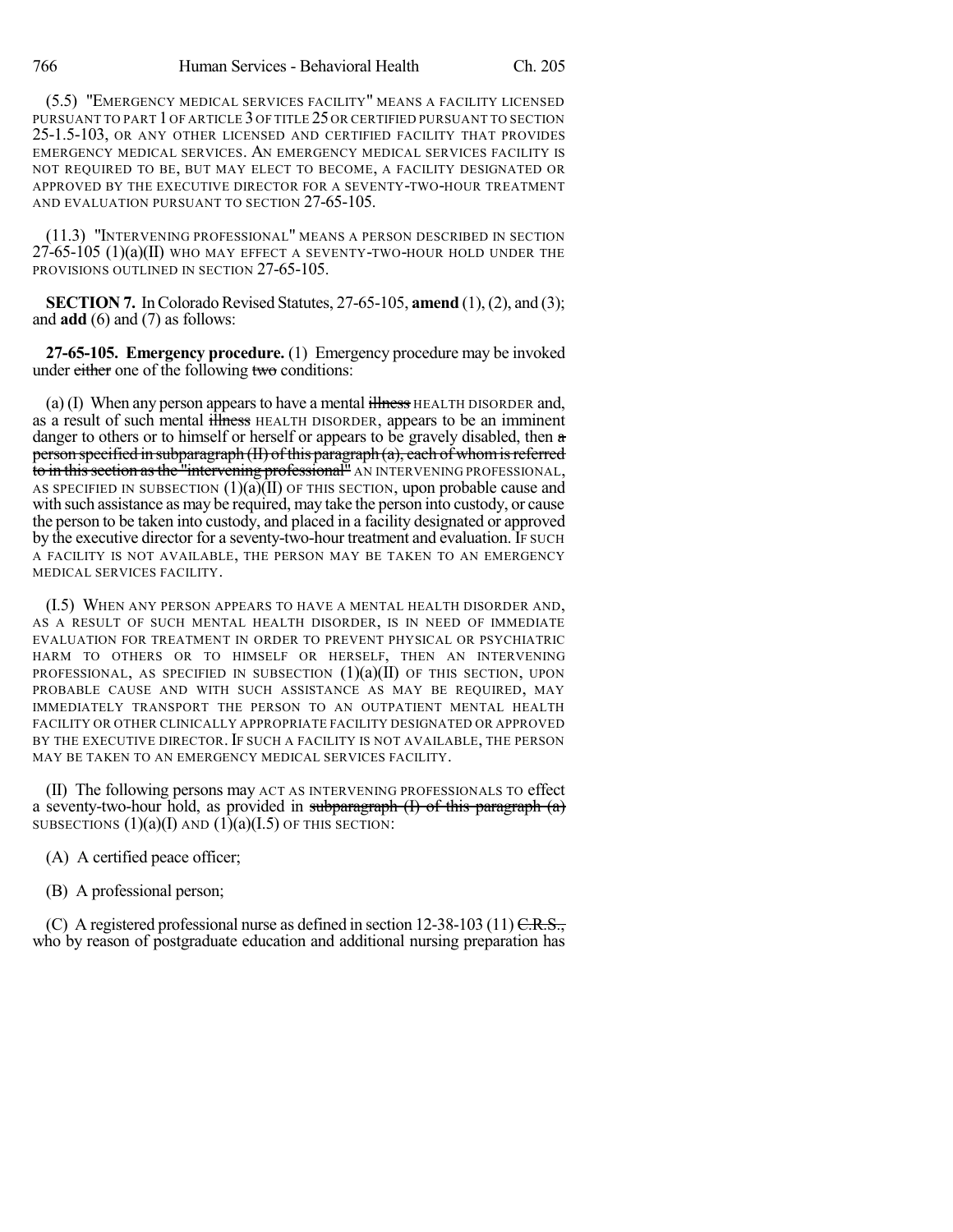gained knowledge, judgment, and skill in psychiatric or mental health nursing;

(D) A licensed marriage and family therapist, licensed professional counselor, or addiction counselor licensed under part 5, 6, or 8 of article 43 of title 12, C.R.S., who by reason of postgraduate education and additional preparation has gained knowledge, judgment, and skill in psychiatric or clinical mental health therapy, forensic psychotherapy, or the evaluation of mental HEALTH disorders; or

(E) A licensed clinical social worker licensed under the provisions of part 4 of article 43 of title 12. C.R.S.

(b) Upon an affidavit sworn to or affirmed before a judge that relates sufficient facts to establish that a person appears to have a mental illness HEALTH DISORDER and, as a result of the mental illness HEALTH DISORDER, appears to be an imminent danger to others or to himself or herself or appears to be gravely disabled, the court may order the person described in the affidavit to be taken into custody and placed in a facility designated or approved by the executive director for a seventy-two-hour treatment and evaluation. Whenever in this article ARTICLE 65 a facility is to be designated or approved by the executive director, hospitals, if available, shall MUST be approved or designated in each county before other facilities are approved or designated. Whenever in this article ARTICLE 65 a facility is to be designated or approved by the executive director as a facility for a stated purpose and the facility to be designated or approved is a private facility, the consent of the private facility to the enforcement of standards set by the executive director shall be IS a prerequisite to the designation or approval.

(c) UPON AN AFFIDAVIT SWORN TO OR AFFIRMED BEFORE A JUDGE THAT RELATES SUFFICIENT FACTS TO ESTABLISH THAT A PERSON APPEARS TO HAVE A MENTAL HEALTH DISORDER AND, AS A RESULT OF THE MENTAL HEALTH DISORDER, IS IN NEED OF IMMEDIATE EVALUATION FOR TREATMENT TO PREVENT PHYSICAL OR PSYCHIATRIC HARM TO OTHERS OR TO HIMSELF OR HERSELF,THE COURT MAY ORDER THE PERSON DESCRIBED IN THE AFFIDAVIT TO BE TRANSPORTED TO AN OUTPATIENT MENTAL HEALTH FACILITY OR OTHER CLINICALLY APPROPRIATE FACILITY DESIGNATED OR APPROVED BY THE EXECUTIVE DIRECTOR.

(2)  $(a)$  When a person is taken into custody pursuant to subsection (1) of this section, such person shall HE OR SHE MUST not be detained in a jail, lockup, or other place used for the confinement of persons charged with or convicted of penal offenses. except that such place may be used if no other suitable place of confinement for treatment and evaluation is readily available. In such situation the person shall be detained separately from those persons charged with or convicted of penal offenses and shall be held for a period not to exceed twenty-four hours, excluding Saturdays, Sundays, and holidays, after which time he or she shall be transferred to a facility designated or approved by the executive director for a seventy-two-hour treatment and evaluation. If the person being detained is a juvenile, as defined in section 19-1-103 (68), C.R.S., the juvenile shall be placed in a setting that is nonsecure and physically segregated by sight and sound from the adult offenders. When a person is taken into custody and confined pursuant to this subsection (2), such person shall be examined at least every twelve hours by a certified peace officer, nurse, or physician or by an appropriate staff professional of the nearest designated or approved mental health treatment facility to determine if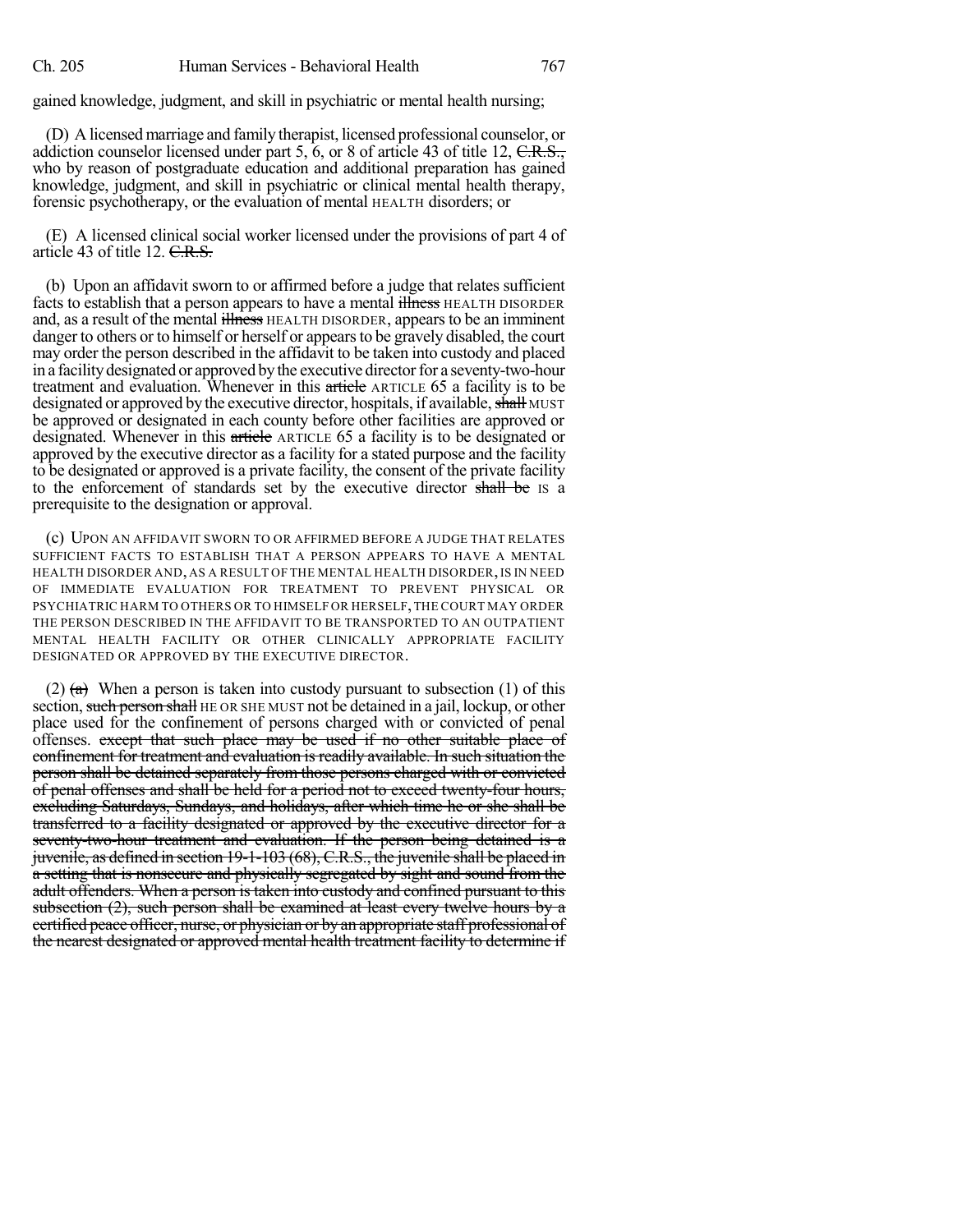the person is receiving appropriate care consistent with his or her mental condition.

(b) A sheriff or police chief who violates the provisions of paragraph (a) of this subsection  $(2)$ , related to detaining juveniles may be subject to a civil fine of no more than one thousand dollars. The decision to fine shall be based on prior violations of the provisions of paragraph (a) of this subsection (2) by the sheriff or police chief and the willingness of the sheriff or police chief to address the violations in order to comply with paragraph  $(a)$  of this subsection  $(2)$ .

(3) Such WHEN A PERSON IS TAKEN INTO EMERGENCY CUSTODY BY AN INTERVENING PROFESSIONAL PURSUANT TO SUBSECTION (1) OF THIS SECTION AND IS PRESENTED TO AN EMERGENCY MEDICAL SERVICES FACILITY OR A FACILITY THAT IS DESIGNATED OR APPROVED BY THE EXECUTIVE DIRECTOR, THE facility shall require an application in writing, stating the circumstances under which the person's condition was called to the attention of the intervening professional and further stating sufficient facts, obtained from the INTERVENING PROFESSIONAL'S personal observations of the intervening professional or obtained from others whom he or she reasonably believes to be reliable, to establish that the person has a mental illness HEALTH DISORDER and, as a result of the mental illness HEALTH DISORDER, is an imminent danger to others or to himself or herself,  $\sigma$ r is gravely disabled, OR IS IN NEED OF IMMEDIATE EVALUATION FOR TREATMENT. The application shall MUST indicate when the person was taken into custody and who brought the person's condition to the attention of the intervening professional. A copy of the application shall be furnished to the person being evaluated, and the application shall be retained in accordance with the provisions of section 27-65-121 (4).

(6) AT ANY TIME DURING EMERGENCY CUSTODY OF AN INDIVIDUAL PURSUANT TO THIS SECTION IN EITHER AN EMERGENCY MEDICAL SERVICES FACILITY OR A DESIGNATED FACILITY, IF, IN THE OPINION OF A PROFESSIONAL PERSON, OR AN ADVANCED PRACTICE NURSE LICENSED PURSUANT TO ARTICLE 38 OF TITLE 12 AND INCLUDED IN THE ADVANCED PRACTICE REGISTRY PURSUANT TO SECTION 12-38-111.5 WITH A POPULATION FOCUS IN PSYCHIATRY OR MENTAL HEALTH, ACTING WITHIN HIS OR HER SCOPE OF PRACTICE, THE PERSON NO LONGER MEETS THE STANDARDS FOR EMERGENCY CUSTODY OR DETENTION AND HIS OR HER CARE CAN BE PROVIDED IN ANOTHER SETTING, THE PERSON MUST BE APPROPRIATELY DISCHARGED OR REFERRED FOR FURTHER CARE AND TREATMENT ON A VOLUNTARY BASIS, OR CERTIFIED FOR TREATMENT PURSUANT TO SECTION 27-65-107.

(7) (a) ON OR BEFORE JULY 1, 2019, AND EACH JULY 1 THEREAFTER, EACH EMERGENCY MEDICAL SERVICES FACILITY THAT HAS TREATED A PERSON PURSUANT TO THIS SECTION SHALL PROVIDE AN ANNUAL REPORT TO THE DEPARTMENT THAT INCLUDES ONLY AGGREGATE AND NONIDENTIFYING INFORMATION CONCERNING PERSONS WHO WERE TREATED AT AN EMERGENCY MEDICAL SERVICES FACILITY PURSUANT TO THIS SECTION. THE REPORT MUST COMPLY WITH THE PROVISIONS OF SECTION 24-1-136 (9) AND IS EXEMPT FROM THE PROVISIONS OF SECTION 24-1-136  $(11)(a)$ (I). The report must contain the following:

(I) THE NAMES AND COUNTIES OF THE FACILITIES;

(II) THE TOTAL NUMBER OF PERSONS TREATED PURSUANT TO THIS SECTION, INCLUDING A SUMMARY OF DEMOGRAPHIC INFORMATION;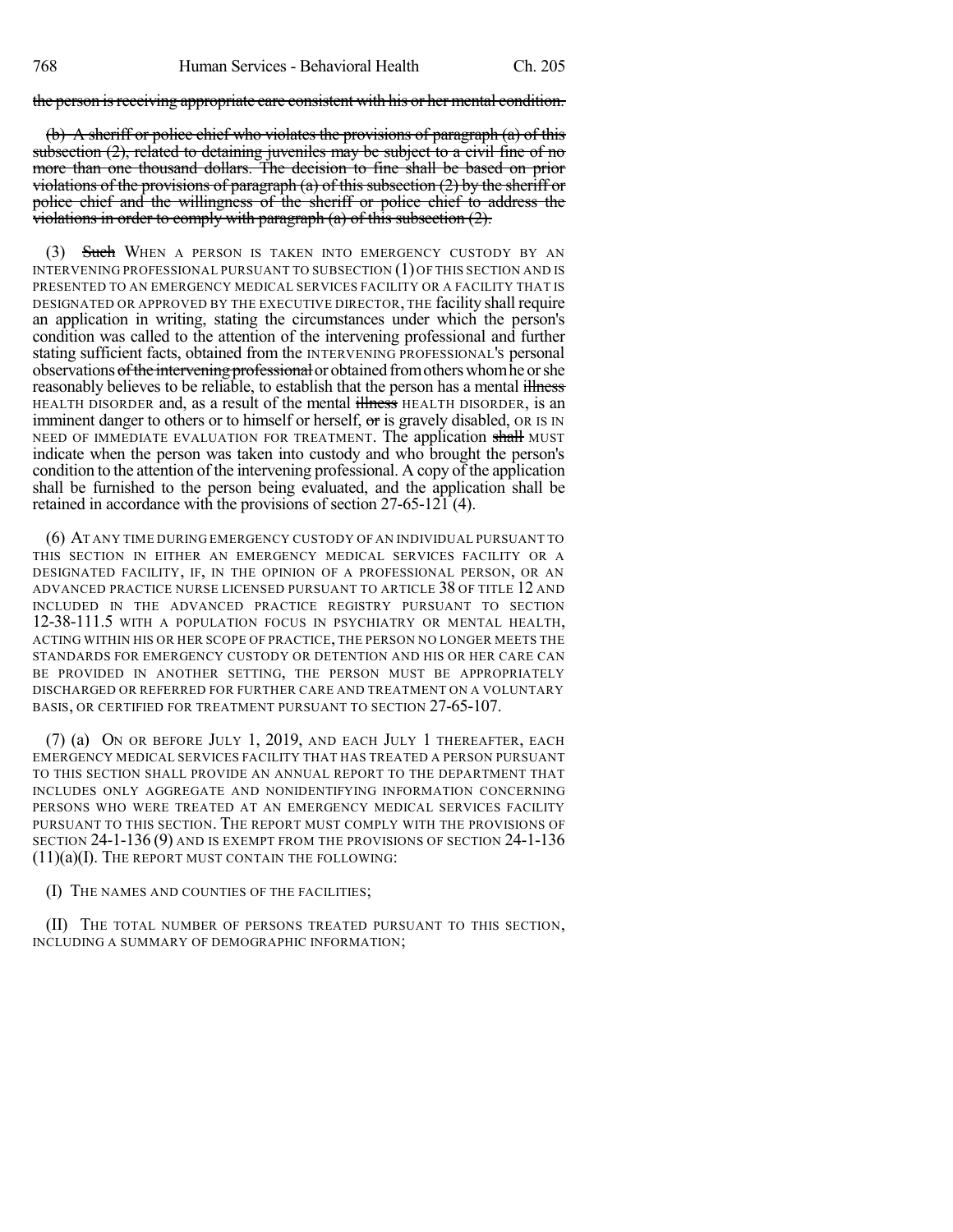(III) ASUMMARY REGARDING THE DIFFERENT REASONS FOR WHICH PERSONS WERE TREATED PURSUANT TO THIS SECTION; AND

(IV) A SUMMARY OF THE DISPOSITION OF PERSONS TRANSFERRED TO A DESIGNATED FACILITY.

(b) (I) ANY INFORMATION AGGREGATED AND PROVIDED TO THE DEPARTMENT PURSUANT TO THIS SUBSECTION (7) IS PRIVILEGED AND CONFIDENTIAL. SUCH INFORMATION MUST NOT BE MADE AVAILABLE TO THE PUBLIC EXCEPT IN AN AGGREGATE FORMAT THAT CANNOT BE USED TO IDENTIFY AN INDIVIDUAL FACILITY. THE INFORMATION IS NOT SUBJECT TO CIVIL SUBPOENA AND IS NOT DISCOVERABLE OR ADMISSIBLE IN ANY CIVIL, CRIMINAL, OR ADMINISTRATIVE PROCEEDING AGAINST AN EMERGENCY MEDICAL SERVICES FACILITY OR HEALTH CARE PROFESSIONAL. THE INFORMATION MUST BE USED ONLY TO ASSESS STATEWIDE BEHAVIORAL HEALTH SERVICES NEEDS AND TO PLAN FOR SUFFICIENT LEVELS OF STATEWIDE BEHAVIORAL HEALTH SERVICES. IN THE COLLECTION OF DATA TO ACCOMPLISH THE REQUIREMENTS OF THIS SUBSECTION (7), THE DEPARTMENT SHALL PROTECT THE CONFIDENTIALITY OF PATIENT RECORDS,IN ACCORDANCE WITH STATE AND FEDERAL LAWS, AND SHALL NOT DISCLOSE ANY PUBLIC IDENTIFYING OR PROPRIETARY INFORMATION OF ANY HOSPITAL, HOSPITAL ADMINISTRATOR, HEALTH CARE PROFESSIONAL, OR EMPLOYEE OF A HEALTH CARE FACILITY.

(II) SUBSECTION  $(7)(b)(I)$  OF THIS SECTION DOES NOT APPLY TO INFORMATION THAT IS OTHERWISE AVAILABLE FROM A SOURCE OUTSIDE OF THE DATA COLLECTION ACTIVITIES REQUIRED PURSUANT TO SUBSECTION (7)(a) OF THIS SECTION.

**SECTION 8.** In Colorado Revised Statutes, 39-28.8-501, **amend** (2)(b)(IV)(C) and  $(2)(b)(IV)(D)$  as follows:

**39-28.8-501. Marijuana tax cash fund - creation - distribution - legislative declaration.** (2) (b) (IV) Subject to the limitation in subsection (5) of this section, the general assemblymay annually appropriate anymoney in the fund for any fiscal year following the fiscal year in which they were received by the state for the following purposes:

(C) To treat and provide related services to people with any type of substance use OR MENTAL HEALTH disorder, including those with co-occurring disorders, or to evaluate the effectiveness and sufficiency of substance use disorder BEHAVIORAL HEALTH services;

(D) For jail-based and other behavioral health services for persons involved in OR DIVERTED FROM the criminal justice system; through the correctional treatment cash fund created in section  $18-19-103$  (4)(a), C.R.S.;

**SECTION 9. Appropriation.** For the 2017-18 state fiscal year, \$7,086,280 is appropriated to the department of human services for use by the office of behavioral health. This appropriation is from the marijuana tax cash fund created in section 39-28.8-501 (1),C.R.S. To implement this act, the officemayuse this appropriation as follows: